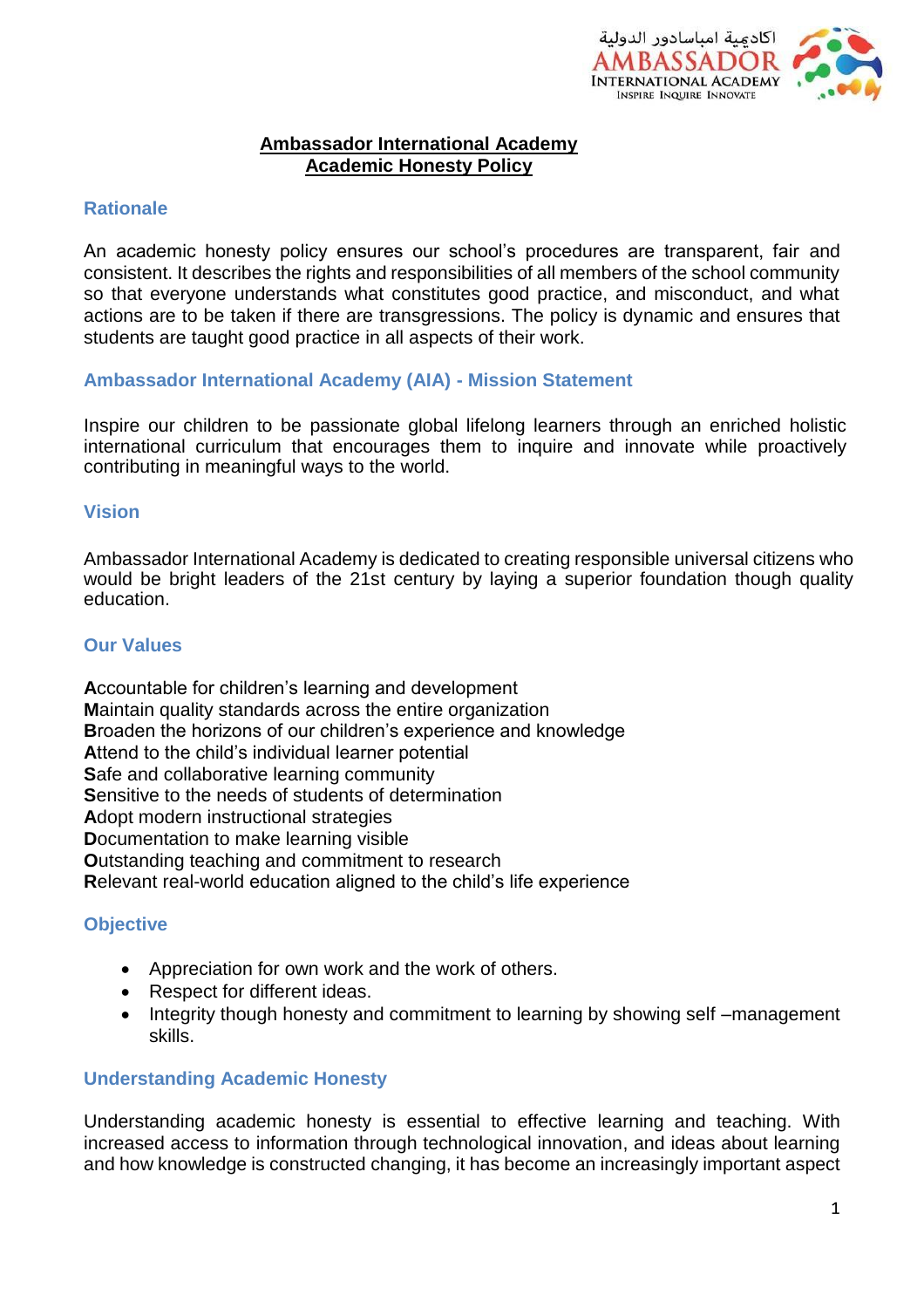of education.

According to the IB:

*"Academic honesty must be a set of values and skills that promote personal honesty and good practice in teaching, learning and assessment. It is influenced and shaped by a variety of factors including peer pressure, culture, parental expectations, role modeling and taught skills".*

> *MYP: From principles into practice (September 2014)*

Academic honesty is part of being "principled", a learner profile attribute where learners strive to "act with integrity and honesty" as we question, inquire and act *(IB learner profile in review: Report and recommendation (April 2013), page 21)*

For our students, this means:

- when you say you completed the work yourself, you completed it yourself. You did not copy from another student, get a friend or family member or the internet to do it for you.
- when you work in pairs or in a group to share ideas on a common project, otherwise known as collaboration, you do your best to avoid others doing the work and copying that work. This is **collusion** and should be avoided at all costs.
- when you take an idea or even some information from another person's work, whether it is from a book or journal, the internet, or any outside source, you must reference that source openly and accurately.

# **What is Academic Dishonesty?**

At AIA, we have a zero-tolerance policy towards academic dishonesty. Academic dishonesty is an action of deceit towards AIA and towards one's self. In order to be true to the values that our institution dictates, we expect our students to have the honesty and the discipline to do what is right for their own learning and to promote healthy learning at our school.

Academic dishonesty and malpractice consist of any deliberate attempt to falsify, fabricate, or otherwise tamper with data, information, records, or any other material that is relevant to the student's participation in school.

# **Terms**

**Malpractice** - behavior that results in, or may result in, the candidate or any other candidate gaining an unfair advantage in one or more assessment components. Malpractice includes but it is not limited to plagiarism, collusion, duplication of work, cheating and falsifying data/work.

**Plagiarism** - this is defined as the representation, intentionally or unwittingly, of the ideas, words or work of another person without proper, clear and explicit acknowledgment.

**Collusion** - supporting the malpractice by another student or assisting another student's academic dishonesty

**Cheating** - the use or attempted use of unauthorized assistance during an examination, on a writing assignment, homework assignment or other project

**Fabrication** - the creation of false data or citations

**Sabotage -** deliberately destroying or ruining a piece of work done by another student as is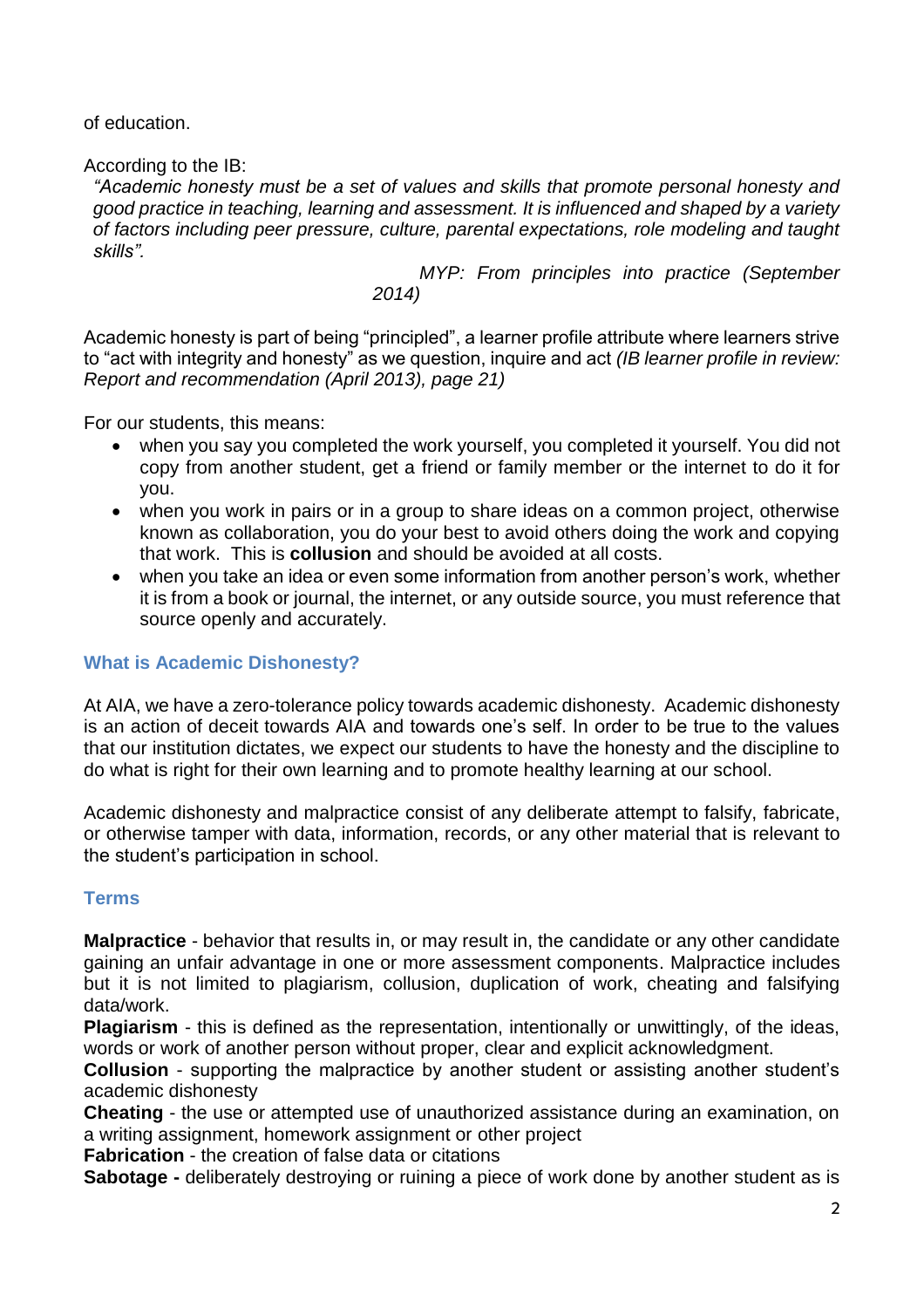destroying property of the School.

**Duplication of work** - using the same work for more than one course Students are expected to produce original work for each course of study.

# **What is the difference between collaboration and collusion?**

Collaboration involves working together with other students. There are occasions where collaboration with other candidates is permitted or actively encouraged. Nevertheless, the final work must be produced independently, even though it may be based on similar data. This means that the abstract, introduction, content, conclusion or summary of a piece of work must be written in each student's own words and cannot therefore be the same as another students. Working together is collaboration. Copying someone else's work is collusion. Even if you have 'collaborated' with another student, the work you present must be your own. Collusion is academic misconduct and will be penalized.

# **Our Expectations**

In AIA, Academic honesty is an assessed strand appearing in all eight MYP subject groups and it is developed across both the PYP and the MYP curriculum as part of developing students' Approaches to Learning (ATL) skills.

## **The role of the students:**

- Understand what constitutes academic honesty and academic misconduct.
- Know how to conduct research and acknowledge sources.
- Complete all assigned activities and assessments with honor, avoid cheating, lying, and stealing or any other behavior that may be considered dishonest.
- Take full responsibility for their learning and actions, understand the need to respect all forms of student work in the PYP and MYP as well as forms of written and creative expression that are protected by law. This includes works of literature, art, or music.
- Be principled, work with honesty and with a strong sense of fairness, justice, and respect.
- Make reasoned ethical decisions and applying thinking skills critically and creatively to solve problems while understanding the concept of intellectual property rights such as patents, trademarks, registered designs, copyrights, etc.
- Understand AIA's Academic Honesty Policy and any guidelines that may be set by teachers when working on assessments and the PYP Exhibition and MYP Projects (Community and Personal).

## **The role of the teachers:**

- Set clear expectations for assignments and provide guidance to candidates on how to correctly cite the sources they have consulted.
- Discuss the benefits of submitting assignments that are correctly referenced.
- Devote time to teach and practice these skills making them "second nature".
- Be a role model make sure all shared materials (handouts, presentations etc.) are correctly referenced.
- Design assignments that do not lend themselves to academic misconduct.

## **The role of administrators (Academic coordinators or SLT member):**

Ensure that the school's academic honesty policy is aligned with IB expectations and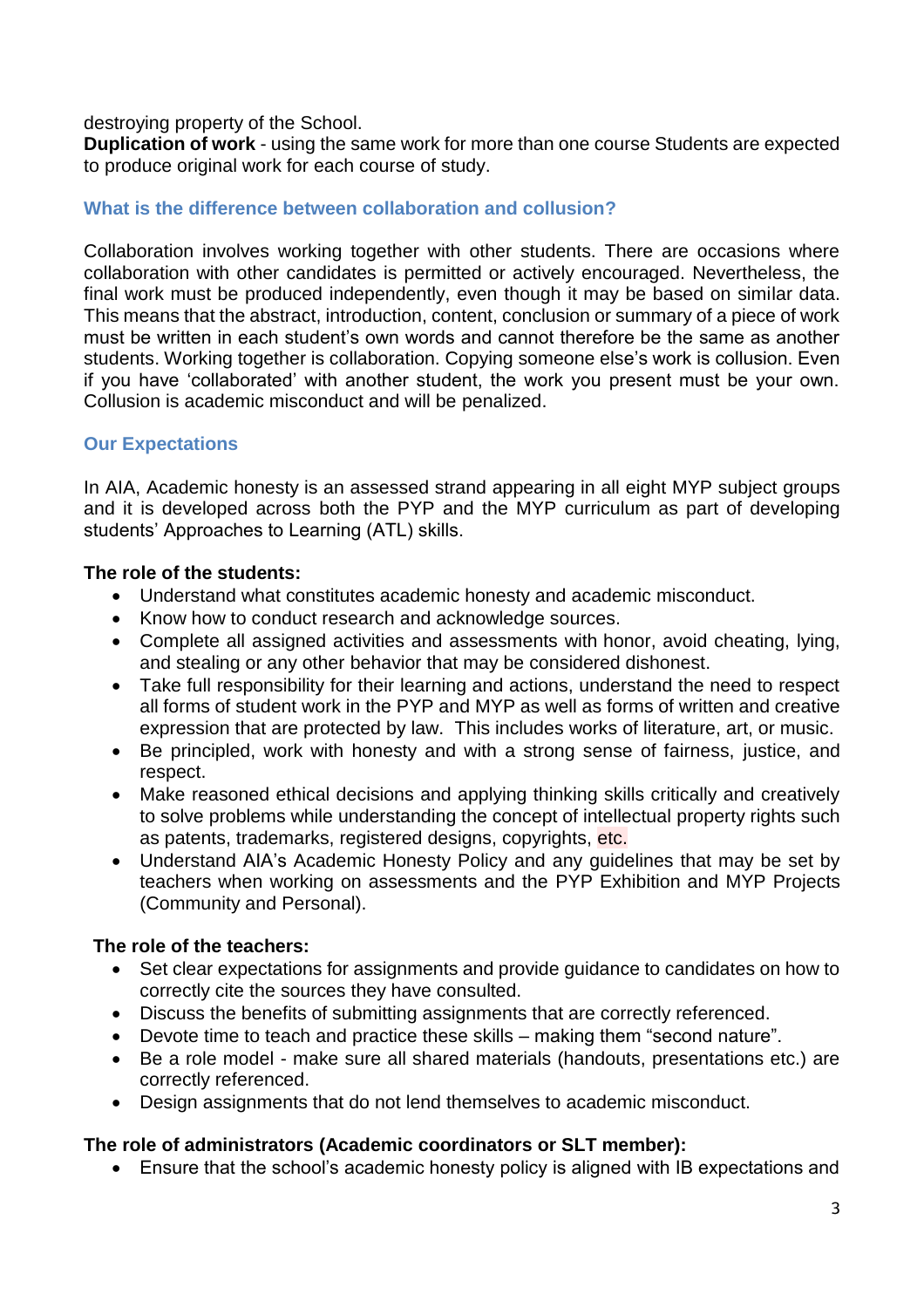undergoes a periodic review.

- Ensure that teachers, candidates, and legal guardians are aware of IB requirements concerning academic honesty through scheduled information sessions.
- Agree with teachers an internal calendar of all due dates for the receipt/submission of candidates' assessment material.
- Administer fair and consistent consequences on breach of expectations.
- Ensure candidates and invigilators are provided with relevant information about examination regulations and maintaining absolute honesty in examination administration.
- Demonstrate in all their activities, the principles outlined in the Academic Honesty Policy.

## **The role of the Principal / Vice-Principal:**

- Provide teachers with effective training opportunities.
- Ensure teachers and students adhere to the school's academic honesty policy.
- Share with the school community the aim of the academic honesty policy.
- Ensure everybody understands academic honesty and consequences if they engage in academic misconduct.

### **The role of parents:**

- Read the content and understand the significance of the School's Academic Honesty Policy and record their acknowledgement of this.
- To develop a sense of academic honesty in their child and to support the school staff in developing a sense of responsibility in their child to become principled.
- To guide their child to an extent rather than helping beyond limit.
- To always ensure and encourage their child to present authentic work by monitoring and supervising, when necessary, the progress of assignments, summative assessments, coursework portfolio and projects
- To encourage their child to acknowledge all the sources referred to for the completion of the work.
- Trust and supporting the consequences that may follow a breach of the expectations outlined in the Policy

## **Consequences of Malpractice**

If a student at AIA is found to have failed in following any of the guidelines of this document, one or more of the following procedures may be applied:

- A meeting will be held with the relevant subject teacher, and parent/guardian of the student.
- The relevant Academic Coordinator will determine the severity of the offence and implement an appropriate response. At all times, information on consequences will be communicated to parents.
- Students found to have committed plagiarism will be put on academic probation for a defined period. Progress of the student in the area of concern will be monitored and feedback provided to parents.
- Students found to have gained credit through dishonest academic behaviour will have consequences applied to them according to the severity of the offence. Offences of a more serious nature, such as theft or examination malpractice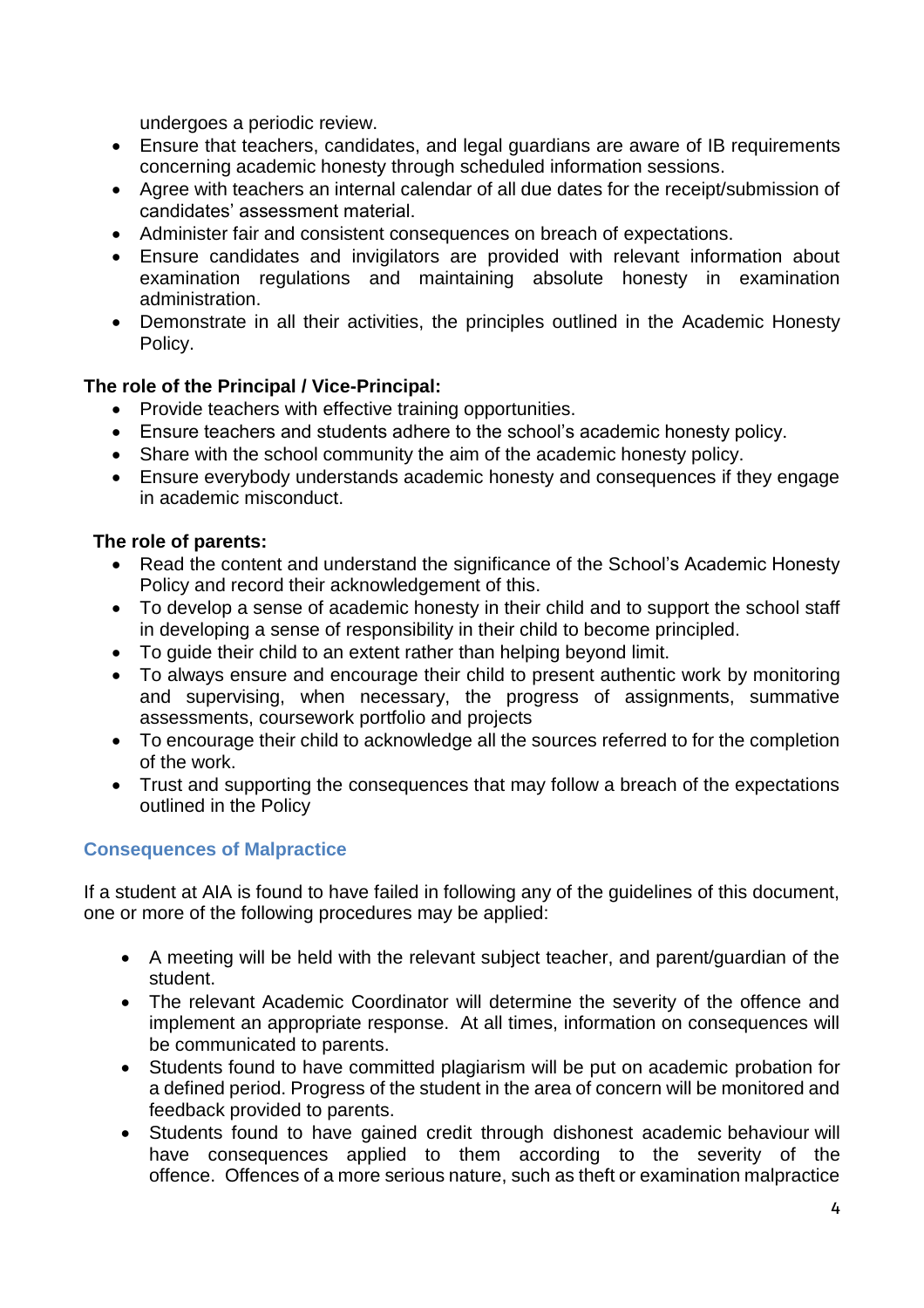may result in a range of consequences, from disqualification from the exam to expulsion.

 IB regulations will apply to all students being entered for assessments, including e-Portfolios and MYP Projects, under the relevant governing board.

### **Conventions for citation**

AIA encourages students to follow the Harvard convention for citation. A detailed explanation of how to use this format is provided at [https://www.mendeley.com/guides/harvard-citation](https://www.mendeley.com/guides/harvard-citation-guide)[guide.](https://www.mendeley.com/guides/harvard-citation-guide) All students will be taught to cite correctly in Harvard format through collaboration between the library and their subject classes.

### **Examples of Effective Citing and Referencing:**

|                  |                             | Citing an online video clip                                                                                                                                                                                                                                                                                                                                                                            | Source material                                                                                                                                                                                                                                                                                                                                                                                                              |
|------------------|-----------------------------|--------------------------------------------------------------------------------------------------------------------------------------------------------------------------------------------------------------------------------------------------------------------------------------------------------------------------------------------------------------------------------------------------------|------------------------------------------------------------------------------------------------------------------------------------------------------------------------------------------------------------------------------------------------------------------------------------------------------------------------------------------------------------------------------------------------------------------------------|
| <b>Ouotation</b> | Author                      | As one student put it, the Middle Years Programme "wants to make you<br>kind of an analytical mind, it wants to make you criticize what you learn,<br>it wants to make you open-minded" (Education for a Better World).                                                                                                                                                                                | <b>C. Boore</b><br>Online curriculum centre - Blogs - Community theme - 18 stars<br>home I about I contact<br>IB<br><b>MARCH</b><br>on for a Better World: the IB M<br>Years Programme<br>÷<br>Brawse More Videos<br>2V<br>Reference:<br>IB (International Baccalaureate). May 2010. Education for a Better World:<br>the IB Middle Years Programme (video). http://blogs.ibo.org/ibtv/?p=327.<br>Accessed 30 November 2013. |
|                  | Author-<br>date             | As one student put it, the Middle Years Programme "wants to make you<br>kind of an analytical mind, it wants to make you criticize what you learn,<br>it wants to make you open-minded" (IB 2010).                                                                                                                                                                                                     |                                                                                                                                                                                                                                                                                                                                                                                                                              |
|                  | <b>Numbered</b><br>footnote | As one student put it, the Middle Years Programme "wants to make<br>you kind of an analytical mind, it wants to make you criticize what you<br>learn, it wants to make you open-minded". <sup>3</sup><br><sup>2</sup> IB (International Baccalaureate). May 2010. Education for a Better World: the IB Middle Years<br>Programme (video), http://blogs.ibo.org/lbtv/?p=327. Accessed 30 November 2013. |                                                                                                                                                                                                                                                                                                                                                                                                                              |
| Paraphrase       | Author                      | Students realize that the Middle Years Programme attempts to make<br>them think more deeply and carefully, to become and to be critical<br>thinkers (Education for a Better World).                                                                                                                                                                                                                    |                                                                                                                                                                                                                                                                                                                                                                                                                              |
|                  | Author-<br>date             | Students realize that the Middle Years Programme attempts to make<br>them think more deeply and carefully, to become and to be critical<br>thinkers (IB 2010).                                                                                                                                                                                                                                         |                                                                                                                                                                                                                                                                                                                                                                                                                              |
|                  | <b>Numbered</b><br>footnote | Students realize that the Middle Years Programme attempts to make<br>them think more deeply and carefully, to become and to be critical<br>thinkers. <sup>3</sup>                                                                                                                                                                                                                                      |                                                                                                                                                                                                                                                                                                                                                                                                                              |
|                  |                             | <sup>2</sup> IB (International Baccalaureate). May 2010. Education for a Better World: the IB Middle Years<br>Programme (video). http://blogs.ibo.org/ibtv/?p=327. Accessed 30 November 2013.                                                                                                                                                                                                          |                                                                                                                                                                                                                                                                                                                                                                                                                              |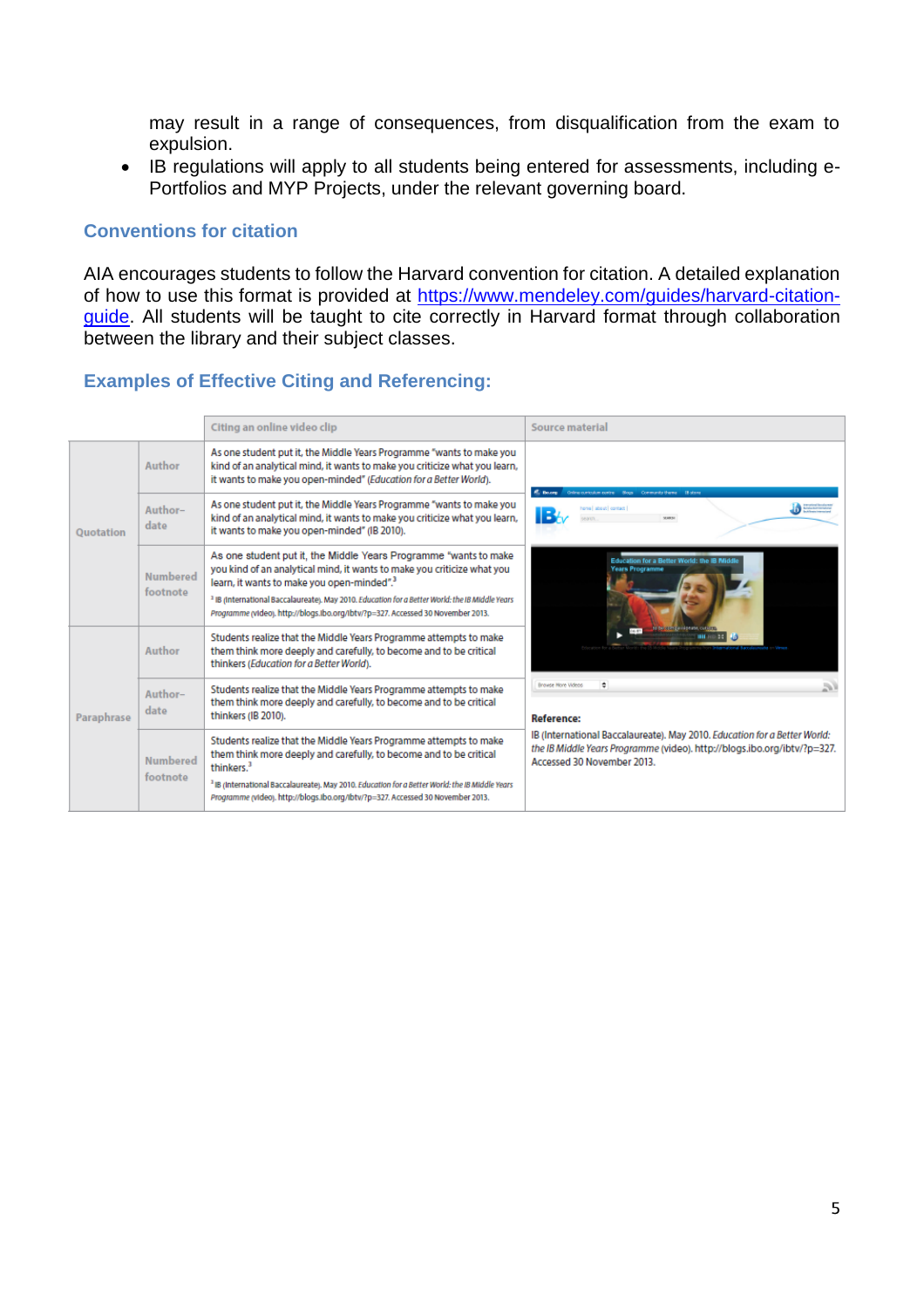|                  |                             | <b>Citing printed sources</b>                                                                                                                                                                                                                                                                                                                                                                                                                                           | Source material                                                                                                                                                                                                                                                                                                                                                                                                                                                                                                                                                                                                                                                                                                                                                                                                                                                                                                                                                                                                                                    |
|------------------|-----------------------------|-------------------------------------------------------------------------------------------------------------------------------------------------------------------------------------------------------------------------------------------------------------------------------------------------------------------------------------------------------------------------------------------------------------------------------------------------------------------------|----------------------------------------------------------------------------------------------------------------------------------------------------------------------------------------------------------------------------------------------------------------------------------------------------------------------------------------------------------------------------------------------------------------------------------------------------------------------------------------------------------------------------------------------------------------------------------------------------------------------------------------------------------------------------------------------------------------------------------------------------------------------------------------------------------------------------------------------------------------------------------------------------------------------------------------------------------------------------------------------------------------------------------------------------|
| <b>Quotation</b> | Author                      | Carroll points out that "deliberate breaches form a relatively small<br>proportion of dishonesty cases whereas up to 80% in most years<br>involve misuse of others' work through plagiarism or collusion" (2).                                                                                                                                                                                                                                                          | Some attempts to gain unfair advantages involve deliberate breaches of<br>the rules. Learners who take devices into examinations, gain unauthorized<br>access to assessment questions, or who hire an impersonator are clearly<br>being dishonest. Because of developments in communication technology,<br>smaller devices can be smuggled in to examination rooms, impersonators<br>are easier to recruit, and hacked questions are more easily available.<br>However, deliberate breaches form a relatively small proportion of<br>dishonesty cases whereas up to 80% in most years involve misuse of others'<br>work through plagiarism or collusion. In these cases, determining whether<br>a learner has acted dishonestly is much more problematic and the role of<br>technology and networked communications in encouraging misuse is also<br>more complex.<br>Reference:<br>Carroll, J. July 2012. Academic honesty in the IB. IB Position Paper.<br>http://blogs.ibo.org/positionpapers/files/2013/02/Academic-honesty-<br>in-the-IB.pdf. |
|                  | Author-<br>date             | Carroll reminds us that "deliberate breaches form a relatively small<br>proportion of dishonesty cases whereas up to 80% in most years<br>involve misuse of others' work through plagiarism or collusion"<br>$(2012:2)$ .                                                                                                                                                                                                                                               |                                                                                                                                                                                                                                                                                                                                                                                                                                                                                                                                                                                                                                                                                                                                                                                                                                                                                                                                                                                                                                                    |
|                  | <b>Numbered</b><br>footnote | As Carroll has noted, "deliberate breaches form a relatively small<br>proportion of dishonesty cases whereas up to 80% in most years<br>involve misuse of others' work through plagiarism or collusion". <sup>1</sup><br><sup>1</sup> Carroll, J. 2012. Academic honesty in the IB. IB Position Paper.<br>http://blogs.lbo.org/positionpapers/files/2013/02/Academic-honesty-in-the-IB.pdf. P 2.                                                                        |                                                                                                                                                                                                                                                                                                                                                                                                                                                                                                                                                                                                                                                                                                                                                                                                                                                                                                                                                                                                                                                    |
| Paraphrase       | Author                      | While some students still try to bring unauthorized materials into<br>examination rooms with a clear intention to cheat, the vast majority<br>of breaches (80%) relate to plagiarism and collusion; establishing<br>responsibility and intent in such cases is not always easy (Carroll 2).                                                                                                                                                                             |                                                                                                                                                                                                                                                                                                                                                                                                                                                                                                                                                                                                                                                                                                                                                                                                                                                                                                                                                                                                                                                    |
|                  | Author-<br>date             | Carroll (2012: 2) notes that while some students still try to bring<br>unauthorized materials into examination rooms with a clear intention<br>to cheat, the vast majority of breaches (80%) relate to plagiarism and<br>collusion; establishing responsibility and intent in such cases is not<br>always easy.                                                                                                                                                         |                                                                                                                                                                                                                                                                                                                                                                                                                                                                                                                                                                                                                                                                                                                                                                                                                                                                                                                                                                                                                                                    |
|                  | <b>Numbered</b><br>footnote | While some students still try to bring unauthorized materials into<br>examination rooms with a clear intention to cheat, the vast majority<br>of breaches (80%) relate to plagiarism and collusion; establishing<br>responsibility and intent in such cases is not always easy. <sup>1</sup><br><sup>1</sup> Carroll, J. 2012. Academic honesty in the IB. IB Position Paper.<br>http://blogs.lbo.org/positionpapers/files/2013/02/Academic-honesty-in-the-IB.pdf. P 2. |                                                                                                                                                                                                                                                                                                                                                                                                                                                                                                                                                                                                                                                                                                                                                                                                                                                                                                                                                                                                                                                    |

|                  |                             | Citing non-printed electronic sources                                                                                                                                                                                                                                                                                                                                                                                 | Source material                                                                                                                                                                                                                                                                                                                                                                                                                                                                                                                                                                                                                                                               |
|------------------|-----------------------------|-----------------------------------------------------------------------------------------------------------------------------------------------------------------------------------------------------------------------------------------------------------------------------------------------------------------------------------------------------------------------------------------------------------------------|-------------------------------------------------------------------------------------------------------------------------------------------------------------------------------------------------------------------------------------------------------------------------------------------------------------------------------------------------------------------------------------------------------------------------------------------------------------------------------------------------------------------------------------------------------------------------------------------------------------------------------------------------------------------------------|
| <b>Quotation</b> | Author                      | In declaring that ability to read is "a vital survival skill", Royce points out<br>that, "when you think about the vast amount of information, written<br>information, that computer technology makes possible, the ability to<br>read becomes ever more important".                                                                                                                                                  | Reading is important. It is a vital survival skill. Reading, and of course<br>writing, is the basis of learning. Until recently, it was the main method<br>by which people far apart could talk to each other, across the miles or<br>across the years. Even today, reading has advantages not shared by<br>telecommunications or computer technology. And when you think about<br>the vast amount of information, written information, that computer<br>technology makes possible, the ability to read becomes ever more<br>important.<br>Reference:<br>Royce, J. 1995. Reading Matters: Words, words, words http://read2live.<br>info/read2.htm. Accessed 30 November 2013. |
|                  | Author-<br>date             | Royce, suggesting that ability to read is "a vital survival skill", added,<br>"when you think about the vast amount of information, written<br>information, that computer technology makes possible, the ability to<br>read becomes ever more important" (1995).                                                                                                                                                      |                                                                                                                                                                                                                                                                                                                                                                                                                                                                                                                                                                                                                                                                               |
|                  | <b>Numbered</b><br>footnote | In declaring that ability to read is "a vital survival skill", Royce points out<br>that, "when you think about the vast amount of information, written<br>information, that computer technology makes possible, the ability to<br>read becomes ever more important". <sup>2</sup><br><sup>2</sup> Royce, J. 1995. Reading matters: Words, words, words http://read2live.info/read2.htm.<br>Accessed 30 November 2013. |                                                                                                                                                                                                                                                                                                                                                                                                                                                                                                                                                                                                                                                                               |
| Paraphrase       | Author                      | As Royce has suggested, technology has not made obsolete the need<br>for good reading skills; far from it-so much digital text is produced<br>today that ability to read is as important, perhaps even more important,<br>than ever.                                                                                                                                                                                  |                                                                                                                                                                                                                                                                                                                                                                                                                                                                                                                                                                                                                                                                               |
|                  | Author-<br>date             | As Royce (1995) has suggested, technology has not made obsolete<br>the need for good reading skills; far from it-so much digital text is<br>produced today that ability to read is as important, perhaps even more<br>important, than ever. Almost 20 years later, this remains as true as ever.                                                                                                                      |                                                                                                                                                                                                                                                                                                                                                                                                                                                                                                                                                                                                                                                                               |
|                  | <b>Numbered</b><br>footnote | As Royce <sup>2</sup> noted, technology has not made obsolete the need for good<br>reading skills; far from it-so much digital text is produced today that<br>ability to read is as important, perhaps even more important, than ever.<br><sup>2</sup> Royce, J. 1995. Reading matters: Words, words, words http://read2live.info/read2.htm.<br>Accessed 30 November 2013.                                            |                                                                                                                                                                                                                                                                                                                                                                                                                                                                                                                                                                                                                                                                               |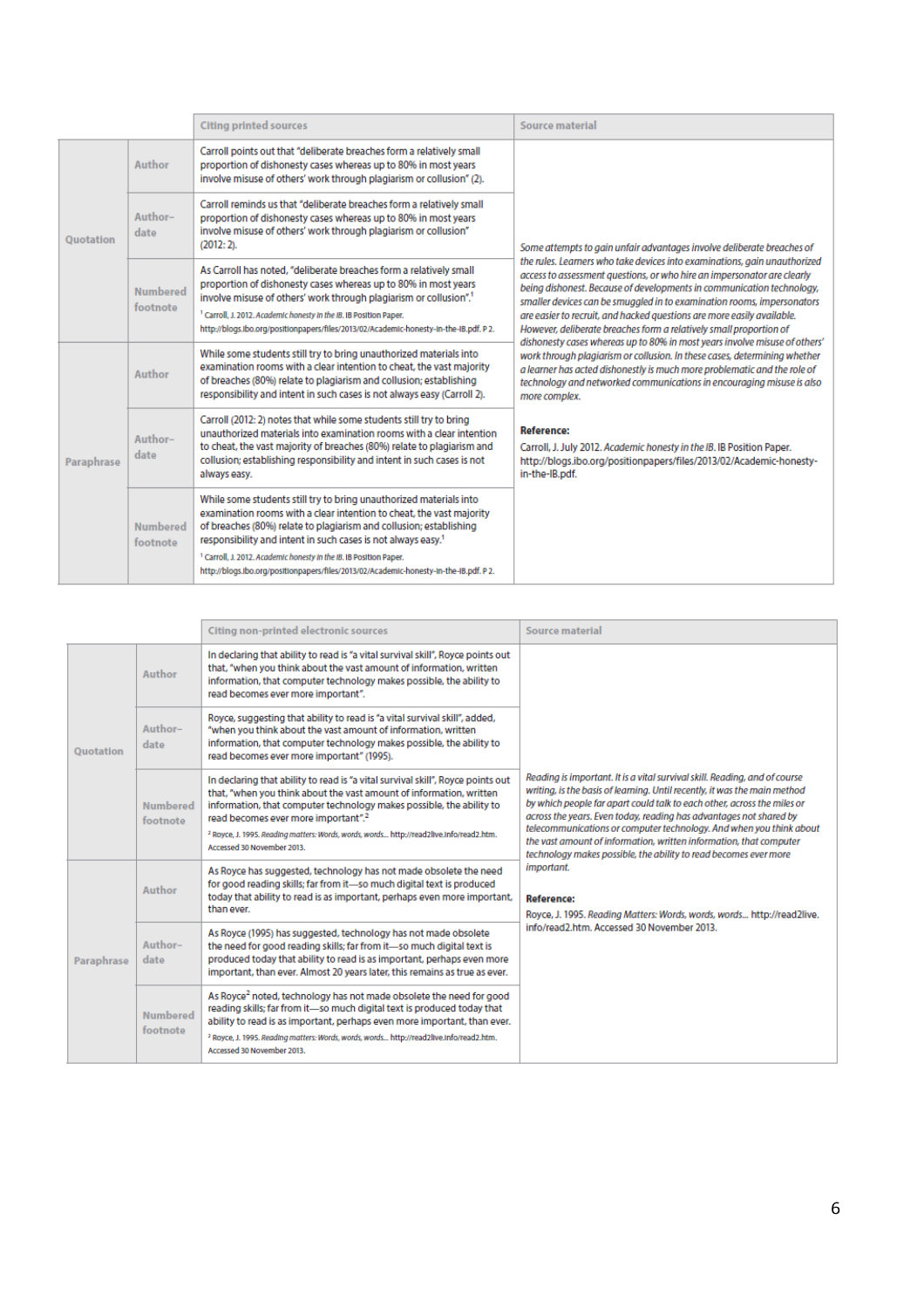### **Acknowledgement of AIA's Academic Honesty Policy**

- 1. By signing this document, I fully acknowledge and declare that I have read and understand AIA's policy on Academic Honesty.
- 2. I understand that is my responsibility to ensure all work submitted is of my own and not the entire or partial work of another/others.
- 3. I agree to abide by the guidelines set above and will use proper citations, both in-text and as part of the Works Cited section.
- 4. I have read and understood the document on Effective Citing and referencing

| <b>Student Name:</b>            |
|---------------------------------|
|                                 |
| <b>Student Signature:</b>       |
|                                 |
| Parent Signature:               |
| <b>Review: August 2021</b>      |
| <b>Next Review: August 2022</b> |